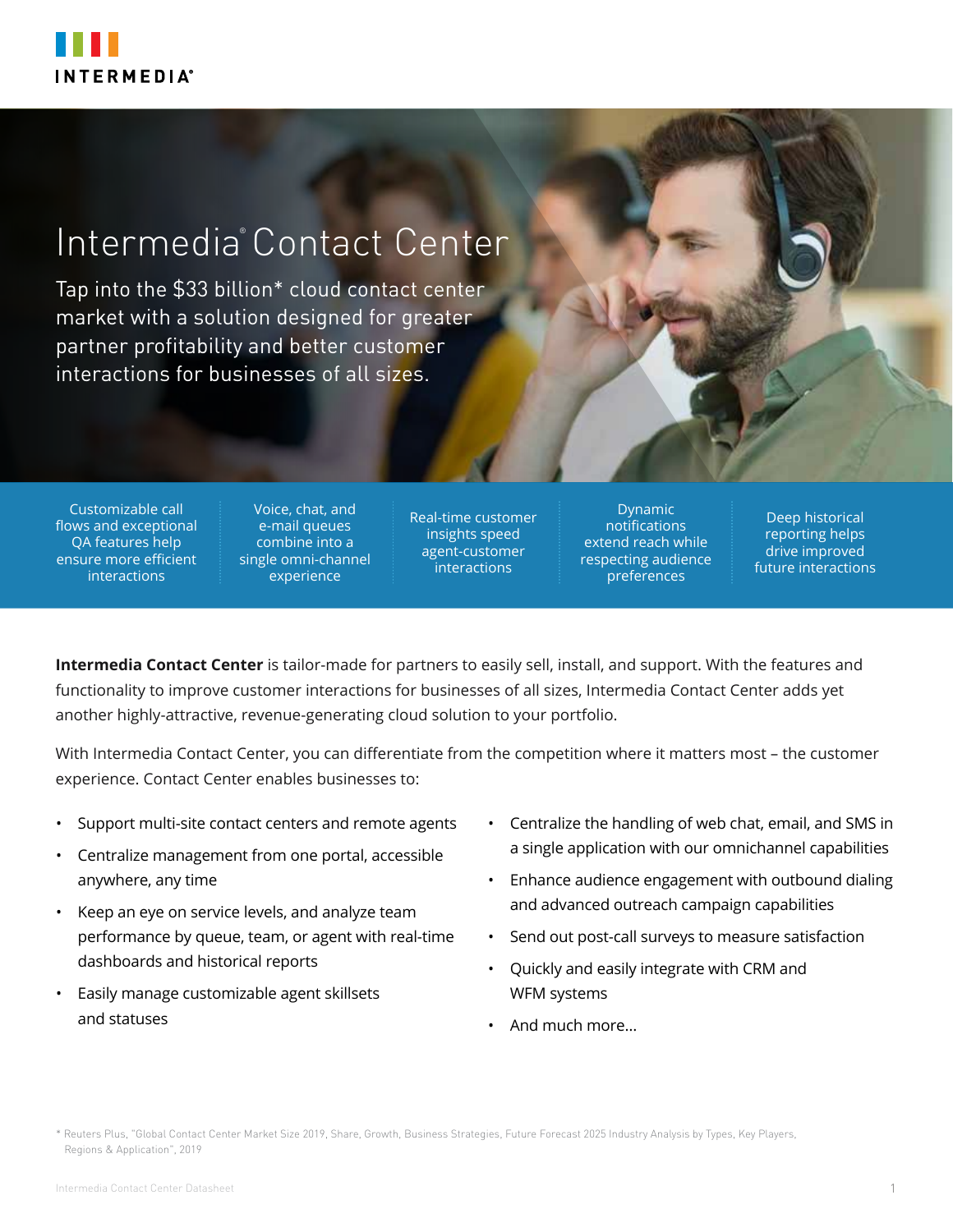# INTERMEDIA CONTACT CENTER BENEFITS FOR PARTNERS

Sell Intermedia Contact Center as a standalone or as part of a larger package of Intermedia cloud business applications. No matter the package(s) you choose to sell, we support you every step of the way:



# **Focus on Partners**

Our 360° approach to partner success empowers partners of all types to sell, install, and support Intermedia Call Center. A dedicated partner concierge desk, specialized product education and marketing materials, and J.D. Power-certified technical support are just a few of the ways we help our partners realize greater success.



# **Higher Margins – Up to 50% or More**

Our Reseller partnership model enables YOU to own the customer relationship: you control branding, billing, and pricing… and set your own margins with no ceiling. No long-term contracts and month-to-month billing means you set your own terms for your business – we even handle the taxes for you.

# SELL INTO ALL VERTICAL AND MARKET SEGMENTS



# **Education**

- Scalability and flexibility to adapt for seasonal volumes
- Voice blasts or SMS notifications for emergencies



- **Healthcare**
- Efficient call triage and routing
- Appointment reminder and patient engagement
- Inclusion of specialists, nurses, etc. in call flows



# **Finance and Insurance**

- Meet cost reduction objectives
- Outbound capabilities for collections
- Advanced self-serve IVR capabilities



# **Hospitality**

- Advanced outbound reservation confirmations and delivery update notifications
- Include individual locations / outlets in centralized IVRs and reports using a phone number only



# **Retail and Services**

- Include retail outlets in centralized IVRs and reports using a phone number only
- Secure-payment IVR solutions
- Outbound voice, email or SMS campaigns for sales promotions



# **Public Sector**

- Meet cost reduction objectives
- Centralized contact center infrastructure for full reporting visibility
- Self-serve capabilities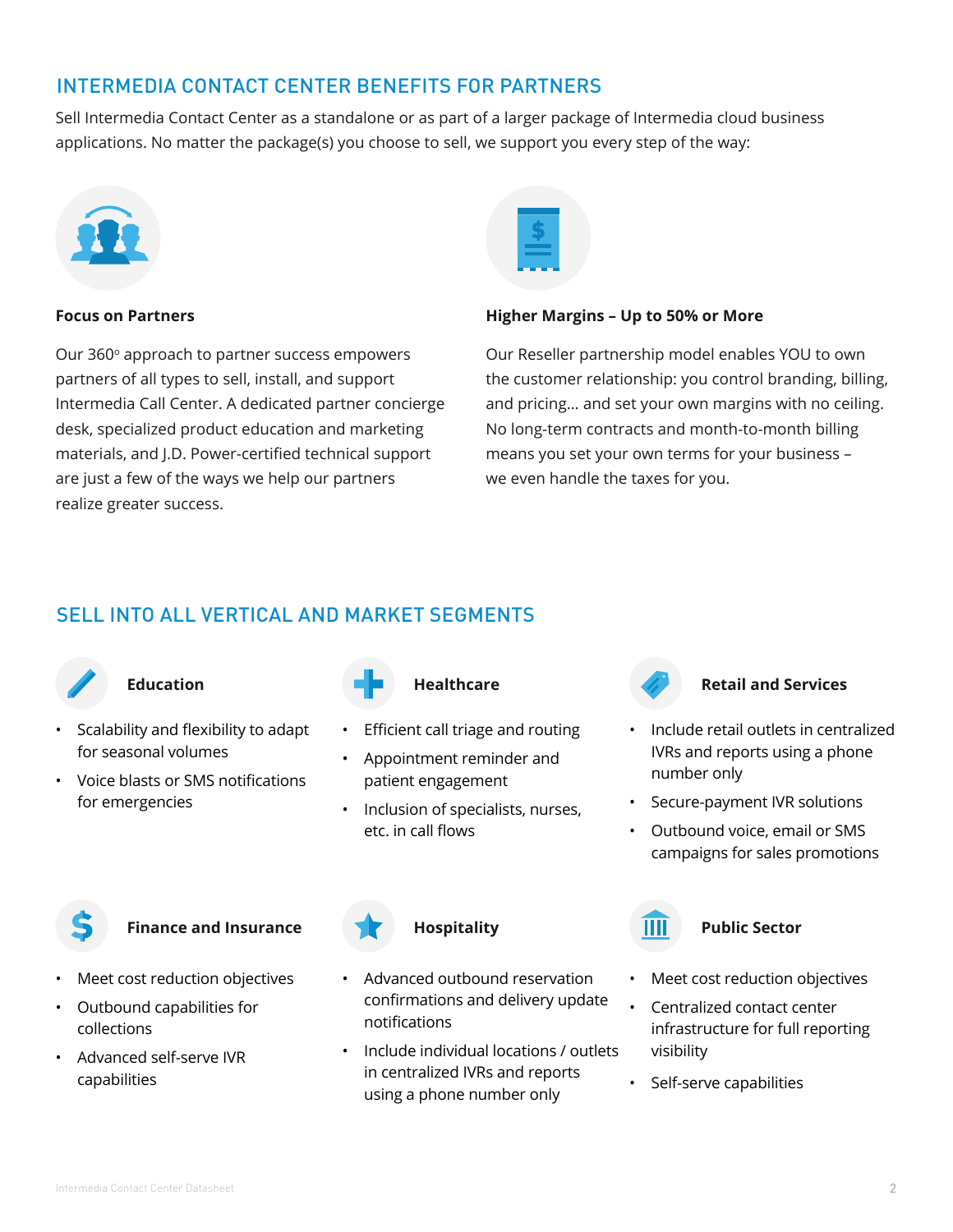# INTERMEDIA CONTACT CENTER CUSTOMER BENEFITS

# INSPIRING INTERACTIONS

Total customizability in call flow ensures callers reach the right agents at the right time, while exceptional QA features deliver greater results.

## **Skillsets**

Skills-based routing means the agent most suitable to take the inquiry is reached.

#### **Callbacks**

After a period of time, queued callers can request a callback and the next available agent will get their request. The system will wait to ensure the agent is ready before dialing – meaning better-prepared agents and interactions.

#### **Preferred Agent Routing**

Your customers can assign a certain agent to act as "point" on complex cases; with Preferred Agent Routing, calls and chats will be routed to an agent of their choosing.

#### **Dashboards and Live Monitoring**

Our dashboards help your customers monitor the platform in real-time, including wait times, service levels, and much more. Live monitoring lets them tune into specific interactions - and even take control as needed.

## CUSTOMER-CENTRIC CHANNELS

Intermedia Contact Center rolls up voice, chat, and e-mail queues into a single, streamlined omni-channel experience.

#### **Queues & Contact Center Agent**

With Intermedia Contact Center, your customers can forget the idea of a "queue" being only for voice calls. Powered by Intermedia's Contact Center Agent software (CCA), voice, chat, and e-mail interactions are all seamlessly integrated.

#### INCREASED INTERACTIVITY

Build auto-attendants that perform any number of tasks, from common to complex. Extend the capabilities even further with custom API integration!

# **Auto-Attendant Studio**

Intermedia Contact Center puts amazing power at your customers' fingertips via an intuitive drag-and-drop visual interface. They can easily create custom autoattendants and deploy advanced functions like variables, conditional logic, and much more. Plus, custom API integration delivers even greater functionality.

## IN-DEPTH INSIGHTS

Real-time insights get agents into context quickly, helping to deliver more informed responses that shorten times to resolution. Plus, deep historical reporting helps improve future interactions.

#### **Customer Journey**

The Customer Journey feature shows agents, right in their CCA view, the recent touchpoints for a given caller so they're up to date on where the story stands, and how they can more immediately and effectively address the situation.

#### **Custom Reports**

Your customers can choose from hundreds of pre-built reports on call distribution, service level adherence, unanswered calls, post-call surveys, and so much more. Our product specialists can also develop custom reports to best meet the unique needs of your customers.

# OUTSTANDING OUTREACH

Intermedia Contact Center can be a profound force for customer outreach - empowering agents with tools such as dynamic notifications.

## **Dynamic Notifications**

Turn your customers' contact center into an outreach powerhouse. From simple appointment reminders to multi-channel marketing campaigns, dynamic notifications dramatically extends a company's reach while still respecting audience preferences.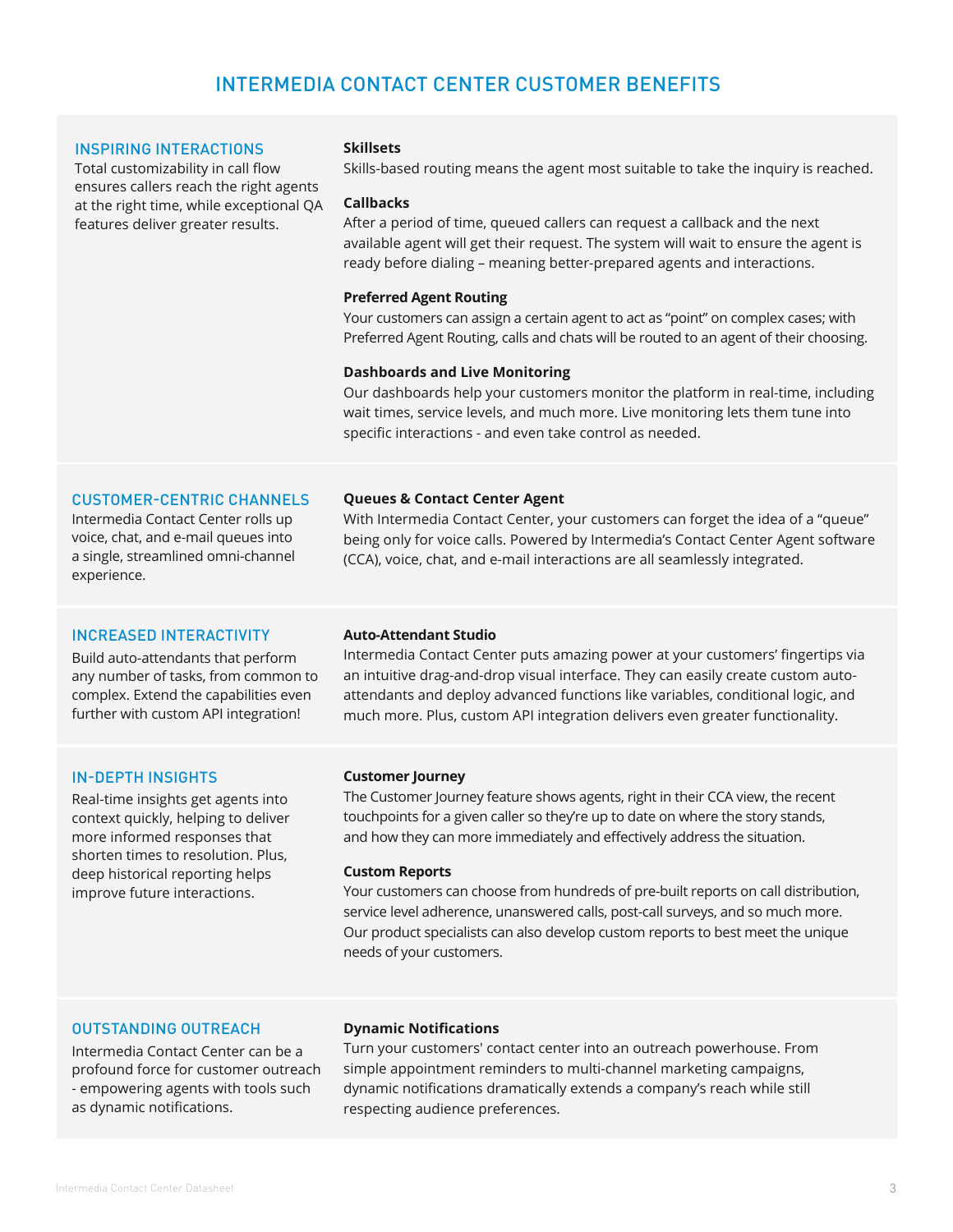# THREE WAYS TO SELL INTERMEDIA CONTACT CENTER

Intermedia makes it easy to address the contact center needs of all your customers, no matter their size or business requirements. We offer our partners 3 plans to choose from, with the flexibility to pick and choose on a case-by-case basis.

| Factors                                                                       | <b>CONTACT CENTER</b><br><b>EXPRESS</b> | CONTACT CENTER<br><b>PRO</b>     | <b>CONTACT CENTER</b><br><b>ELITE</b> |
|-------------------------------------------------------------------------------|-----------------------------------------|----------------------------------|---------------------------------------|
| CC License Type                                                               | Named Agents                            | Concurrent Seats*                | Concurrent Seats*                     |
| UC Bundling Sold with Unite                                                   | Sold with Unite<br><b>ONLY</b>          | Sold with Unite<br>OR Standalone | Sold with Unite<br>OR Standalone      |
| Admin Portal                                                                  | $\checkmark$                            | $\blacktriangledown$             | $\checkmark$                          |
| Supervisor App                                                                | $\blacktriangledown$                    |                                  |                                       |
| Real-Time Agent Status                                                        |                                         |                                  |                                       |
| Inbound Voice Channel Queues                                                  |                                         |                                  |                                       |
| Automatic Call Distribution (ACD)                                             |                                         |                                  |                                       |
| Position in Queue & Estimated Wait<br>Time Messages                           |                                         |                                  |                                       |
| Supervisor functions (Monitor,<br>Whisper, Barge-in)                          | $\blacktriangledown$                    | $\blacktriangledown$             |                                       |
| Real-Time, Historical & Graphical<br>Reports                                  |                                         |                                  |                                       |
| Real-Time Dashboards                                                          |                                         |                                  |                                       |
| Call Recording                                                                |                                         |                                  |                                       |
| Pre-Built Integrations (Dynamics,<br>Salesforce, Zendesk, Slack) <sup>1</sup> |                                         |                                  |                                       |
| Agent Desktop & Web Application                                               | X                                       |                                  |                                       |
| Scheduled & Custom Reports                                                    | X                                       |                                  |                                       |
| Customizable IVR                                                              | X                                       |                                  |                                       |
| Skill-Based Routing                                                           | X                                       |                                  |                                       |
| Geo-Routing                                                                   | X                                       |                                  |                                       |
| Advanced Rules-based Routing<br>(Last agent, Preferred agent etc.)            | X                                       |                                  |                                       |
| <b>Custom Agent Status</b>                                                    | X                                       |                                  |                                       |
| Real-Time Customizable<br>Threshold Alerts                                    | X                                       |                                  |                                       |
| Queued Callback & Queued<br>Voicemail                                         | X                                       |                                  |                                       |
| <b>Emergency Queue Bulletins</b>                                              | X                                       |                                  |                                       |